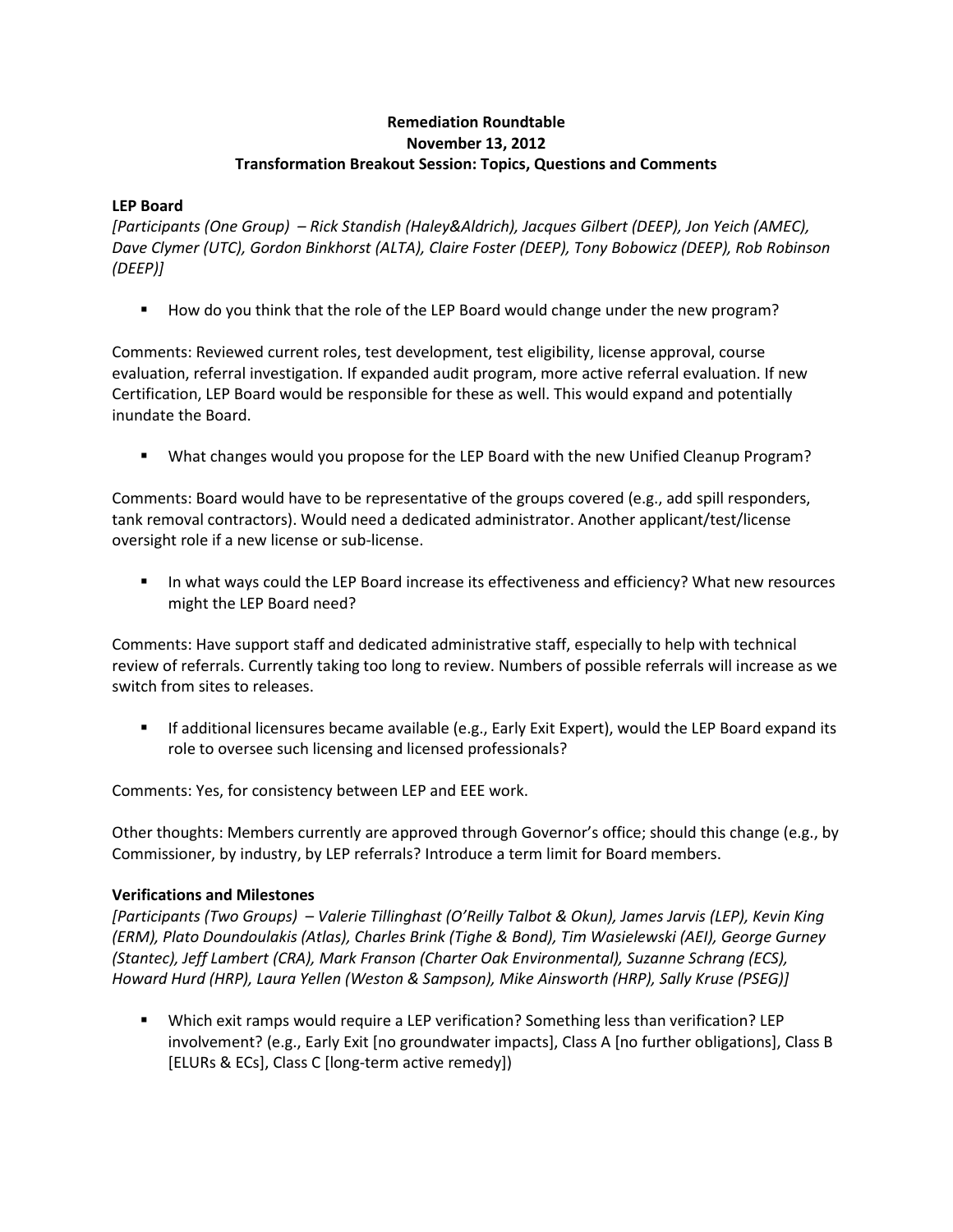Comments: All cleanups would need LEP verification. Not sure if cleanup contractor can make determination that groundwater has not been impacted. Trade certifications may indicate that they may be able to make determination. If trying to make process more streamlined, then adding another certification might be counter-productive, so LEP necessary for A/B/C Exits. If potential for release to environmental media and fate and transport, then high degree of licensing and professionalism required. Minor releases (i.e., in building) may not be reportable or LEP may not be required for that level of release. Verifications would probably be needed at all levels. Early Exit not to be second guessed for a site-wide sign-off and well documented. What was spilled, where? Documentation needs a CSM – what happens when DEEP starts the spill response and DEEP is left to sign-off? New Jersey scoop it law -24 hours is no not reportable. Do not include roadway spills.

- Which project milestones would require a LEP verification? LEP sign-off?
- A. Imminent Hazard Evaluation C. Remedial Action Plan (RAP)
- B. Investigation Complete (COI) D. Exits A/B/C

Comments: Remediation process not necessarily linear, then neither is verification process. In streamlining process, do not want to open process to persons with less experience/knowledge. Therefore, LEPs need to ensure quality maintained. If they include an opinion, then "verified" by LEP. Milestones should be similar with Massachusetts process where each stage requires LSP sign-off. Purpose of milestones is to move projects forward and demonstrate progress. "IHE" - some handled by fire department; use the same complexity of SEH but better criteria; safe to have public occupy the site; CSM to show logic – who fills out the form to show that the yellow tape can come down? COI - form with LEP sign-off. Has to be a LEP for issues that go post the Early Exit. Would each Rap addendum need a new verification?

 How would each type of milestone verification or sign-off be similar or different from a final verification? How would they be used to support a final verification?

Comments: Use as building blocks for final verification so would need LEP verification at each step.

■ What type and/or percentage of milestone verifications would be audited?

Comments: Each step shouldn't be audited. CT DEEP looking for gross problems. If interim milestones have been verified, then CTDEEP shouldn't go back to the interim steps once approved.

| <b>Verification &amp; Milestones</b> | Document                   | Who            |
|--------------------------------------|----------------------------|----------------|
| Early Exit                           | Yes - variety of documents | More than LEPs |
|                                      | based on complexity        |                |
| Imminent Hazard Evaluation           | Similar to SEHN form       | Variety        |
| <b>Investigation Complete</b>        | COI                        | <b>LEP</b>     |
| <b>RAP</b>                           | RAP form                   | LEP, PE if     |
| Exit A                               | Yes                        | <b>LEP</b>     |
| Exit B                               | Yes                        | <b>LEP</b>     |
| Exit C                               | Yes                        | <b>LEP</b>     |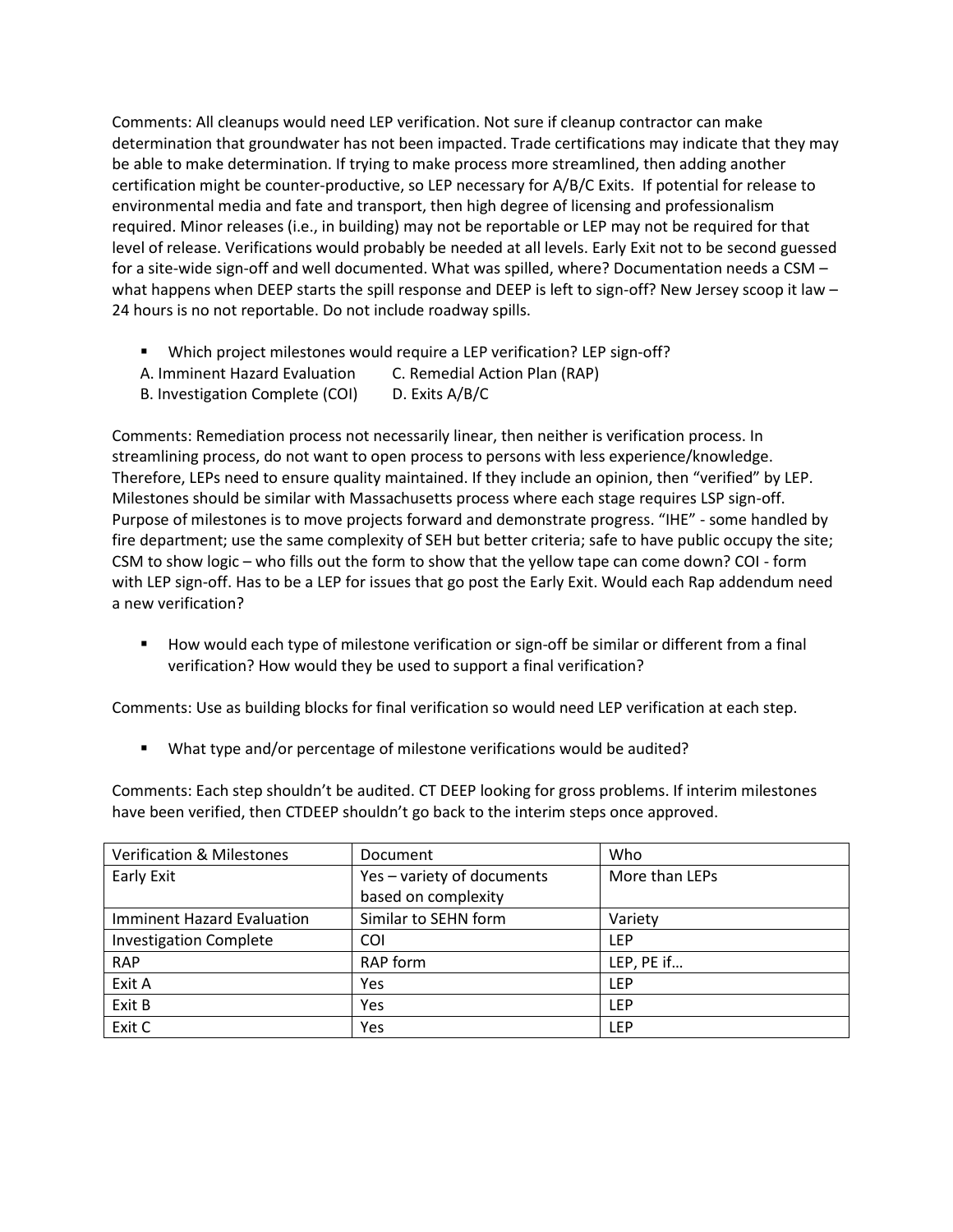## **Audit Program**

*[Participants (One Group) – Sheri Hardman (Sovereign), Pat Bisacky (DPH DWS), Bob Bristol (GeoInsight), Kathleen Conway (Law Offices of), Matt Hackman (LEP), Kathy Lehnus (Stantec), David Ringquist (DEEP), Doug Pelham (Cohn Birnbaum & Shea), Jim Robison (Sovereign), Seth Molofsky (EPOC)]*

**What would trigger an audit?** 

Comments: What is audited? Verification (Final, Form IV, Partial), Completion of Investigation, RAP, Early Exit. Step 1. Screening (100% of the above submittals). Step 2 Audit Red Flags on checklist and any sites in water public supply area, more… Remainder of sites randomly audited, 20% based on DEEP staffing. Need to make sure that auditing, screening, and reviewing are separate terms.

 Currently, there is a three-year audit completion timeframe. Would a similar timeframe be appropriate? Would these timeframes vary with type of verification – milestone or final? Please provide suggested timeframes.

Comments: Completion of Investigation Milestone – 90 days for go/ no-go response, no news is good news. Final Verification – response in 6 months either No Audit or up to 2 years to complete Audit. Early Exit – standardized, screen 100%, short time to respond - 45 days? 90 days?

 If an Early Exit is supported by some type of certification of closure as yet undetermined, what would an audit of such a certification consist of? What happens if such a certification is rejected?

Comments: Checklist – easy to screen, easy to audit – notify if field audit required in 90 days. DEEP conducts field audit. If audit failed, goes into system.

#### **Metrics**

*[Participants (One Group) – Anne Peters (Carmody & Torrance), Larry Hogan (AECOM), Jodi Markowsky (Sovereign), Greg Gardner (Gardner Environmental), John Hankins (F&O), Brian Washburn (HRP), Todd Berman (Robinson & Cole), Lauren Levine (UTC), David Lehnus (Clean Closure), Pat DeRosa (DEEP), Kim Neville (CTR)]*

■ How would the success of the new Unified Cleanup Program be measured? What are your suggestions for key performance indicators of the new Unified Cleanup Program?

Comments: Purpose of Metrics is two-fold - to communicate "risk reduction" to public and communicate value in terms of money or other to business, lenders, industry. Duration of time to Early Exit, how many "new releases" in system, number of systems with time out, type of release/site – How does this dovetail into "market and economy?", what exit strategy. Date in date out, by class, exit type, milestone metric consistent internal with core metrics "per DEEP Program".

 How does your company track environmental metrics/ performance/ productivity regarding site cleanup? Please list examples (i.e., we remediated 100 tons of contaminated soil this year).

Comments: Spreadsheet of programmatic milestones, remedy value, type of release, remedial technology and cost. How much risk reduction done? Number of releases, UST Program, track by milestone, action required by milestone event.